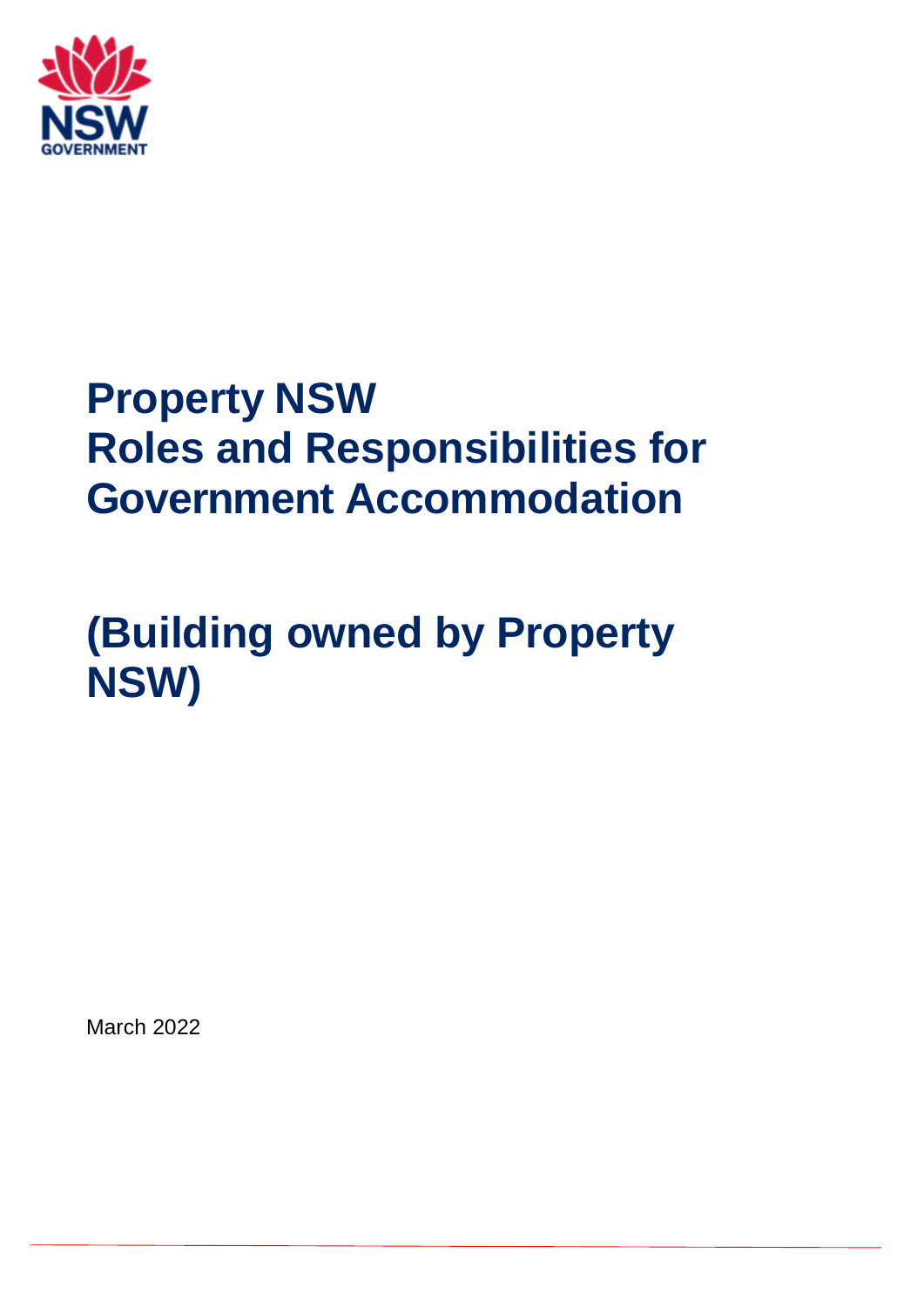

## **1. Roles and Responsibilities**

**The Occupant must comply with the following in relation to the Premises:**

| <b>Item</b>        | <b>Property NSW</b><br><b>Obligations</b> | <b>Occupant's Obligations</b>                                      |  |  |
|--------------------|-------------------------------------------|--------------------------------------------------------------------|--|--|
| <b>Repair and</b>  | PNSW must take reasonable                 | Occupant to keep the Premises in good repair and condition         |  |  |
| maintenance of     | action to keep the Building in            | (having regard to their condition at the commencement date),       |  |  |
| <b>Premises</b>    | good repair, structurally                 | excluding fair wear and tear and any structural repairs or repairs |  |  |
|                    | sound, watertight and safe for            | of a capital nature.                                               |  |  |
|                    | the Permitted Use.                        | The Occupant must keep the Premises clean and free from            |  |  |
|                    | Further detail is summarised              | rubbish and vermin and paint parts of the Premises when            |  |  |
|                    | in Guideline Table 1 below.               | painting is reasonably required.                                   |  |  |
|                    |                                           | The Occupant must maintain its own equipment which may             |  |  |
|                    |                                           | include security, continuous power supply and supplementary        |  |  |
|                    |                                           | air conditioning systems if the Occupant elects to install this    |  |  |
|                    |                                           | equipment. Further detail is summarised in Guideline Table 1       |  |  |
|                    |                                           | below.                                                             |  |  |
|                    |                                           |                                                                    |  |  |
| <b>Repair and</b>  | PNSW to use all reasonable                | Occupant to keep its own fit out, fixtures, fittings, furnishings, |  |  |
| maintenance of     | endeavours:                               | plant and equipment in good repair and condition.                  |  |  |
| fixtures, fitting, | to keep the base building<br>$\bullet$    |                                                                    |  |  |
| furnishings, plant | plant and equipment,                      |                                                                    |  |  |
| and equipment      | fixtures, and                             |                                                                    |  |  |
|                    | appurtenances including                   |                                                                    |  |  |
|                    | HVAC and lifts in good                    |                                                                    |  |  |
|                    | working order, and                        |                                                                    |  |  |
|                    | to keep the base building<br>$\bullet$    |                                                                    |  |  |
|                    | services available during                 |                                                                    |  |  |
|                    | business hours.                           |                                                                    |  |  |
| Lighting           | PNSW must keep in proper                  | Occupant must keep in proper working order and condition all       |  |  |
|                    | working order and condition               | light fittings, globes and tubes in the Premises and replace any   |  |  |
|                    | light fittings, globes and tubes          | such damaged or broken fittings, globes, and tubes.                |  |  |
|                    | in the Common Areas and                   |                                                                    |  |  |
|                    | replace any such damaged or               |                                                                    |  |  |
|                    | broken fittings, globes, and              |                                                                    |  |  |
|                    | tubes.                                    |                                                                    |  |  |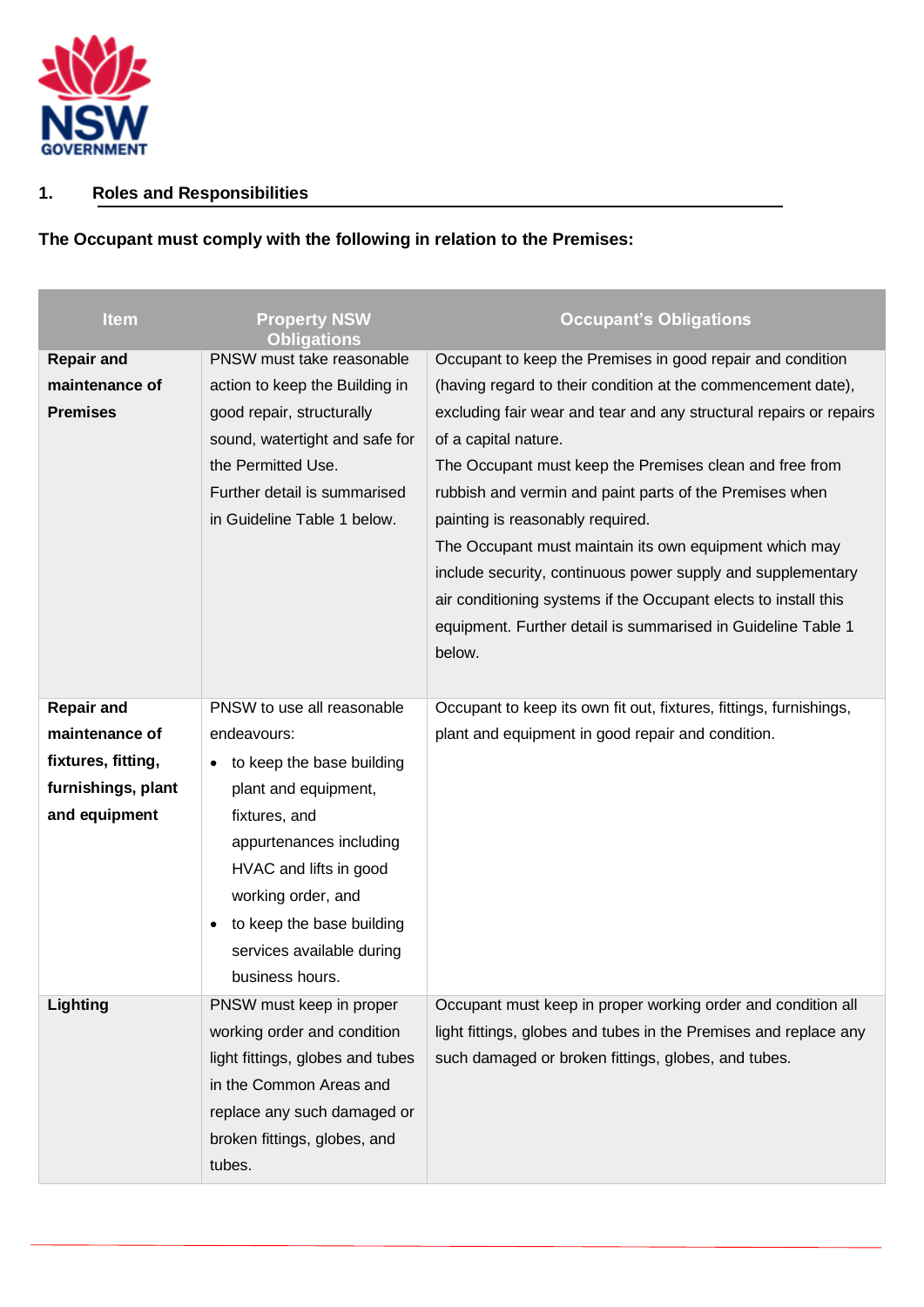

| Floor coverings -      | PNSW is responsible for          | The Occupant is responsible for maintaining, repairing and/or          |  |
|------------------------|----------------------------------|------------------------------------------------------------------------|--|
| Carpet, Tiles,         | maintaining, repairing and/or    | replacing floor coverings within the Premises as part of their         |  |
| Linoleum               | replacing floor coverings        | fitout.                                                                |  |
|                        | within the Common Areas.         |                                                                        |  |
| Water, gas,            | PNSW to pay the cost of          | Occupant to pay the cost of those services to the Premises.            |  |
| electricity, internet  | those services to the Building.  | Those expenses specific to the use and occupation of the               |  |
| and telephone          | In multi tenanted buildings,     | Premises by the Occupant, such as energy, gas, additional              |  |
| charges                | electricity charges are to be    | security, ICT communications cost, telephony, etc. are to be           |  |
|                        | divided among Occupants          | met by the Occupant. For clarity the Occupant will be required         |  |
|                        | based on proportion of NLA       | to meet the cost of utility services (and any other services as        |  |
|                        | occupied (if not separately      | applicable), such as electricity 'as metered', (or if not metered,     |  |
|                        | metered).                        | as determined by PNSW acting reasonably).                              |  |
|                        | In single tenanted buildings,    |                                                                        |  |
|                        | the electricity account is to be |                                                                        |  |
|                        | held in the Occupant's name      |                                                                        |  |
|                        | and the Occupant is to pay all   |                                                                        |  |
|                        | electricity charges for the      |                                                                        |  |
|                        | building.                        |                                                                        |  |
|                        | Gas charges (if applicable)      |                                                                        |  |
|                        | and Water charges are            |                                                                        |  |
|                        | included in gross rent, and will |                                                                        |  |
|                        | not be on charged to             |                                                                        |  |
|                        | Occupants.                       |                                                                        |  |
| <b>Provision of</b>    | PNSW to provide 1 access         | The Occupant to bear cost of additional or replacement cards or        |  |
| access cards/keys      | card per 10m2 upon               | deactivating lost cards.                                               |  |
|                        | commencement of                  |                                                                        |  |
|                        | occupation.                      |                                                                        |  |
| <b>Compliance with</b> | PNSW to comply to the extent     | Except to the extent that:                                             |  |
| law and authority      | that compliance pertains to      | PNSW has the obligation to do so as property owner, or                 |  |
| requirements           | the Building, PNSW's plant       | capital or structural works would be required, the Occupant            |  |
|                        | and equipment, or requires       | must comply with all laws and the requirements of all                  |  |
|                        | structural work that is not      | Authorities in connection with the:                                    |  |
|                        | required as a result of the      | Premises;<br>$\bullet$                                                 |  |
|                        | Occupant's particular use or     | Occupant's Property; and                                               |  |
|                        | occupation of the Premises or    | Occupant's particular use and occupation of the Premises.<br>$\bullet$ |  |
|                        | the Occupant's act or            |                                                                        |  |
|                        | omission.                        |                                                                        |  |
|                        |                                  |                                                                        |  |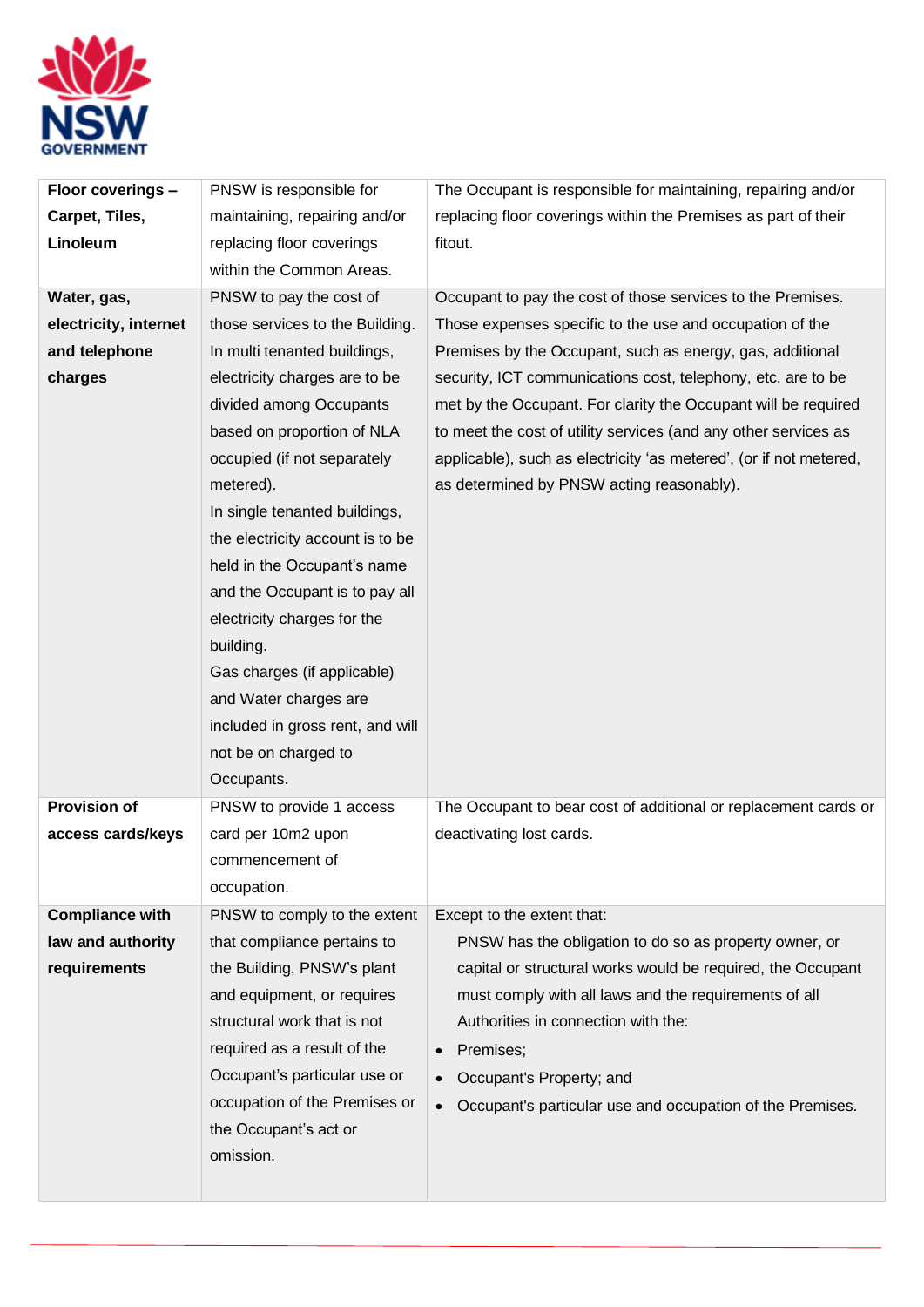

| <b>Cleaning</b>           | PNSW to clean Common               | Occupant to clean and remove rubbish from the Premises at the    |
|---------------------------|------------------------------------|------------------------------------------------------------------|
|                           | Areas.                             | Occupant's cost, using a reputable contractor.                   |
|                           | PNSW to clean and remove           |                                                                  |
|                           | rubbish from the Premises at       |                                                                  |
|                           | the Occupant's cost.               |                                                                  |
| <b>Payments</b>           | Invoices are to be issued by       | Occupant to arrange payments as per invoice, paid monthly in     |
|                           | PNSW's service provider on a       | advance on the first working day of the month.                   |
|                           | monthly basis. Supporting          |                                                                  |
|                           | documentation is to be             |                                                                  |
|                           | provided for all sundry            |                                                                  |
|                           | charges.                           |                                                                  |
| <b>Permitted Use</b>      |                                    | Commercial Office or any other lawful use.                       |
| <b>Visitor</b>            | Contractors engaged by             | The Occupant must not allow any activity in the Premises which   |
| <b>Management</b>         | PNSW requiring site access         | may become a nuisance or annoyance to any other Occupant in      |
|                           | must provide reasonable            | the Building.                                                    |
|                           | notice to the Occupant, and        | The Occupant shall use its best endeavours to ensure that any    |
|                           | act in a safe and professional     | invitees to the Premises behave in a safe and appropriate        |
|                           | manner while on site.              | manner.                                                          |
|                           | PNSW may require                   | The Occupant must ensure that all contractors are fully inducted |
|                           | installation of key boxes on       | to the site, and adhere to all PNSW safety and security          |
|                           | site to facilitate after hours     | procedures while on site.                                        |
|                           | access to the Building or          |                                                                  |
|                           | Premises in the event of an        |                                                                  |
|                           | emergency.                         |                                                                  |
| <b>Building Operating</b> | PNSW will operate the base         | None                                                             |
| <b>Hours</b>              | building services during           |                                                                  |
|                           | <b>Building Operating Hours of</b> |                                                                  |
|                           | 7.00 am to 7.00 pm on              |                                                                  |
|                           | Monday to Friday (excluding        |                                                                  |
|                           | Public Holidays), however          |                                                                  |
|                           | after-hours access is              |                                                                  |
|                           | available 24 hours per day,        |                                                                  |
|                           | seven days per week for            |                                                                  |
|                           | authorised staff to the            |                                                                  |
|                           | Premises and car park using        |                                                                  |
|                           | the building access control        |                                                                  |
|                           | systems                            |                                                                  |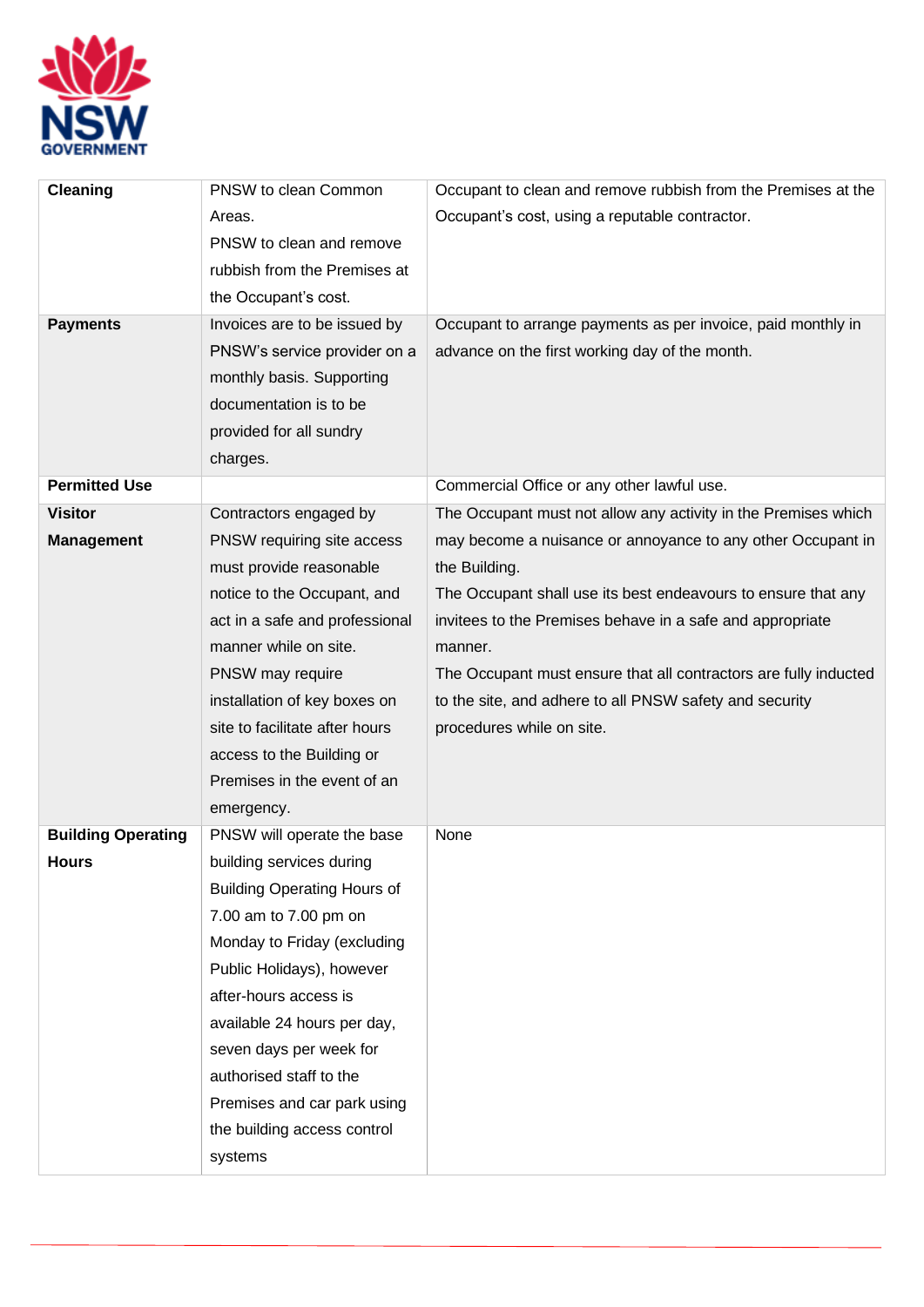

| Occupying              | PNSW will provide fitout      | The Occupant will maintain, repair and replace fitout items      |  |  |
|------------------------|-------------------------------|------------------------------------------------------------------|--|--|
| <b>Agency's Fitout</b> | guidelines to the Occupant.   | throughout the term of their occupation.                         |  |  |
|                        | PNSW will review the detailed | Any proposed changes to the Premises must comply with all        |  |  |
|                        | scope of works and set of     | relevant codes and legislative requirements. The Occupant        |  |  |
|                        | plans provided by the         | must not make any alterations or additions to the Premises       |  |  |
|                        | Occupant.                     | without first obtaining PNSW's written approval.                 |  |  |
|                        | Approval to undertake fitout  | The Occupant must adhere to PNSW fit-out guidelines (a copy      |  |  |
|                        | works will not be             | of the guidelines with relevant workflow can be provided as part |  |  |
|                        | unreasonably withheld.        | of the Occupant Information Pack).                               |  |  |
|                        |                               | Prior to start of works the Occupant will provide PNSW with all  |  |  |
|                        |                               | fit-out documentation for review and approval in line with the   |  |  |
|                        |                               | requirements outlined in the fit-out guideline.                  |  |  |
|                        |                               | PNSW will inspect the fit-out during the works period and at     |  |  |
|                        |                               | completion to confirm all requirements have been met, any        |  |  |
|                        |                               | issues identified that impact building operations, health and    |  |  |
|                        |                               | safety or impacts other tenants enjoyment of the space will      |  |  |
|                        |                               | require remediation by the Occupant.                             |  |  |
|                        |                               | It is the Occupant's or approved representative's responsibility |  |  |
|                        |                               | to deal with the local authorities in respect to the relevant    |  |  |
|                        |                               | approvals with regards to fit out approvals, development         |  |  |
|                        |                               | applications and occupation certificates.                        |  |  |
|                        |                               | The Occupant must not interfere with or alter any mechanical or  |  |  |
|                        |                               | other building services without first obtaining PNSW's written   |  |  |
|                        |                               | approval.                                                        |  |  |
|                        |                               | Occupant signage proposals are also subject to PNSW              |  |  |
|                        |                               | approval and are at Occupant cost.                               |  |  |
| <b>Yielding Up</b>     |                               | At termination of the agreement and vacation of the Premises,    |  |  |
|                        |                               | the Occupant will:                                               |  |  |
|                        |                               | Leave the Premises and Building in a clean, tidy, safe,          |  |  |
|                        |                               | and readily tenantable condition and to a reasonable             |  |  |
|                        |                               | quality industry standard to enable an immediate re-let          |  |  |
|                        |                               | of the Premises to a commercial office tenant.                   |  |  |
|                        |                               | Deep clean wall and floor surfaces, including cleaning           |  |  |
|                        |                               | interior of windows and steam cleaning carpets, as and           |  |  |
|                        |                               | where required;                                                  |  |  |
|                        |                               | Remove all rubbish from the Premises                             |  |  |
|                        |                               | Return all keys and access cards                                 |  |  |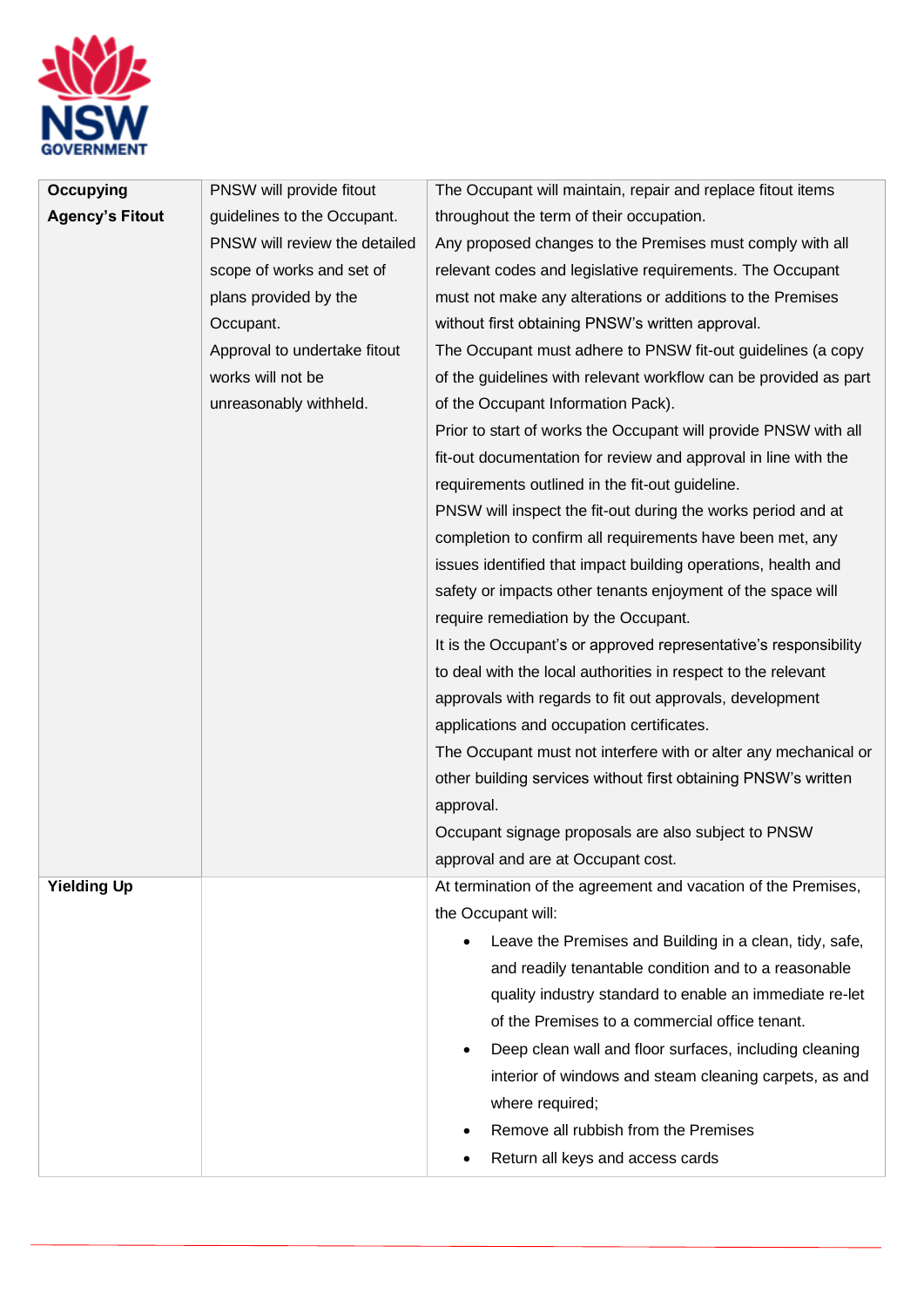

| Make Good / Re-           | PNSW will arrange an           | The Occupant is liable for the cost of make good, repair of the    |  |
|---------------------------|--------------------------------|--------------------------------------------------------------------|--|
| Instatement               | inspection of the Premises     | Premises, and/or removal of Occupant fit out, fixtures, fittings,  |  |
|                           | following advice from the      | furnishings, plant and equipment at the end of the Term.           |  |
|                           | Occupant that the makegood     | The parties may agree to the Occupant paying PNSW a cash           |  |
|                           | obligation has been            | settlement in lieu of completing the physical makegood. The        |  |
|                           | completed.                     | cash settlement amount is to be determined through provision       |  |
|                           | PNSW will notify the           | of quotes from appropriately qualified and reputable               |  |
|                           | Occupant when the              | tradespeople.                                                      |  |
|                           | makegood obligation has        | The obligation to make good is waived if PNSW requires the         |  |
|                           | been met, and that there is no | Occupant to relocate before the end of the Term.                   |  |
|                           | longer an obligation to pay    | At termination of the agreement and vacation of the Premises,      |  |
|                           | rent.                          | the Occupant will:                                                 |  |
|                           |                                | <b>Recarpet the Premises</b>                                       |  |
|                           |                                | <b>Repaint the Premises</b>                                        |  |
|                           |                                | Patch and paint any walls damaged by the Occupant                  |  |
|                           |                                | within the Premise                                                 |  |
|                           |                                | Remove all the Occupant's signs from the Building and              |  |
|                           |                                | make good any damage caused to the Building as a                   |  |
|                           |                                | result of such removal; and;                                       |  |
|                           |                                | Redecorate the Premises as directed by PNSW<br>$\bullet$           |  |
|                           |                                | The Occupant liability for rental and any associated charges will  |  |
|                           |                                | continue until obligations outlined above are met; and PNSW        |  |
|                           |                                | notifies the Occupant that there is no longer an obligation to pay |  |
|                           |                                | rent.                                                              |  |
| <b>Emergency</b>          | At multi-tenanted sites PNSW   | At single-tenanted sites, the Occupant will nominate a fire        |  |
| <b>Evacuation</b>         | will provide emergency         | warden(s), establish emergency evacuation procedures and           |  |
| <b>Procedures and</b>     | evacuation procedures and      | coordinate annual emergency evacuation training.                   |  |
| <b>Emergency Control</b>  | diagrams, and coordinate       | At multi-tenanted sites, the Occupant will be required to          |  |
| Organization              | annual emergency evacuation    | participate in the Emergency Control Organization activities,      |  |
| Arrangement               | training.                      | including nominating wardens and participating in evacuations.     |  |
|                           |                                | If the Premises is altered due to the Occupant's fitout, the       |  |
|                           |                                | Occupant will provide updated emergency evacuation diagrams.       |  |
| <b>Annual Fire Safety</b> | At multi-tenanted sites PNSW   | At single-tenanted sites the Occupant will obtain the AFSS for     |  |
| <b>Statements (AFSS)</b>  | will obtain the AFSS for the   | their Premises; and for the building.                              |  |
|                           | building.                      |                                                                    |  |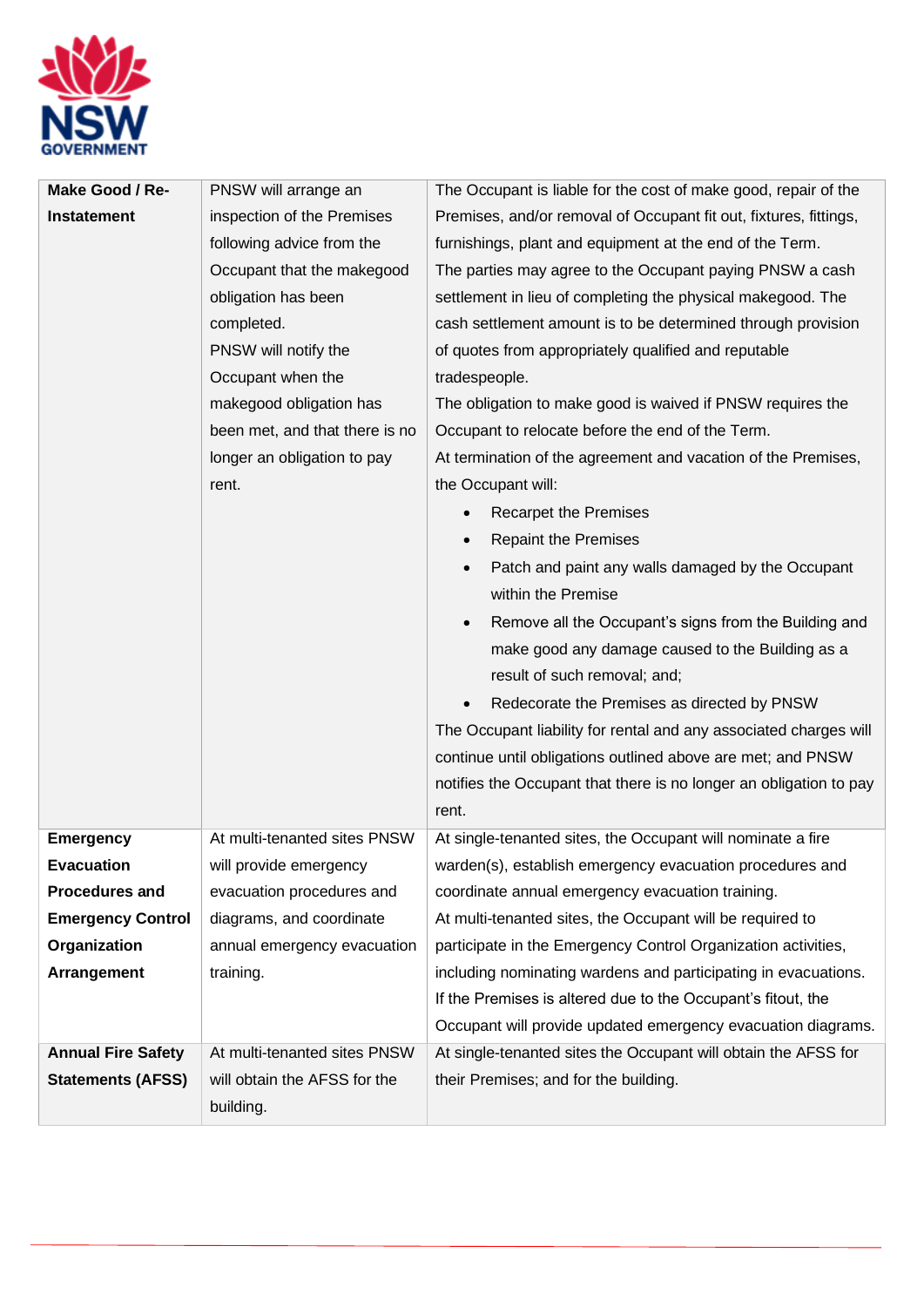

| <b>Insurance</b>        | PNSW is a member agency of        | The Occupant is a member agency of the NSW Government's            |  |
|-------------------------|-----------------------------------|--------------------------------------------------------------------|--|
|                         | the NSW Government's risk         | risk management self- insurance scheme known as the Treasury       |  |
|                         | management self- insurance        | Managed Fund or the Occupant otherwise self-insures on the         |  |
|                         | scheme known as the               | basis that its liability in respect of any insured event will be   |  |
|                         | Treasury Managed Fund.            | satisfied out of the assets of the NSW Government.                 |  |
|                         | PNSW will coordinate              |                                                                    |  |
|                         | insurance works/claims            |                                                                    |  |
|                         | relating to base building         |                                                                    |  |
|                         | incidents and issues.             |                                                                    |  |
| Indemnity and           |                                   | The Occupant occupies the Premises at its own risk.                |  |
| <b>Releases</b>         |                                   | The Occupant indemnifies PNSW against all loss or damage for       |  |
|                         |                                   | which PNSW is liable arising from: the occupation of the           |  |
|                         |                                   | Premises by the Occupant, the negligence of the Occupant or        |  |
|                         |                                   | Occupant's staff, visitors or invitees. The Occupant indemnifies   |  |
|                         |                                   | PNSW from any issues including contamination and / or chemical     |  |
|                         |                                   | related issues.                                                    |  |
|                         |                                   | However, the Occupant is not required to indemnify PNSW for        |  |
|                         |                                   | any loss or damage to the extent that it arises from or in         |  |
|                         |                                   | connection with the act, omission, negligence or default of PNSW   |  |
|                         |                                   | or its Authorised Persons.                                         |  |
|                         |                                   | The Occupant releases PNSW from any liability for Claims           |  |
|                         |                                   | directly or indirectly arising from or incurred in connection with |  |
|                         |                                   | any damage to or loss of any property or injury to or the death of |  |
|                         |                                   | any person except to the extent it is caused or contributed to by  |  |
|                         |                                   | the act, omission, negligence or default of PNSW or its            |  |
|                         |                                   | <b>Authorised Persons.</b>                                         |  |
| <b>After Hours Air-</b> | PNSW will monitor after hours     | The Occupant is responsible for payment of any after hours air     |  |
| Conditioning            | air conditioning usage via the    | conditioning costs, as invoiced by PNSW.                           |  |
|                         | <b>Building Management System</b> |                                                                    |  |
|                         | (BMS) and invoice the             |                                                                    |  |
|                         | Occupant accordingly.             |                                                                    |  |
| <b>Building Signage</b> | PNSW will review detailed         | Foyer signage will be provided for the Occupant in the form of its |  |
| <b>Foyer Signage</b>    | designs and scope of works        | trading name or names being installed on the ground floor lobby    |  |
|                         | documentation                     | directory board.                                                   |  |
|                         | and provide approval for the      | The cost of supply, design / maintenance / installation and        |  |
|                         | Occupant to install signage as    | removal costs of tenancy signage or individual agency signage      |  |
|                         | part of the Occupant's fitout.    | will be borne by the Occupant.                                     |  |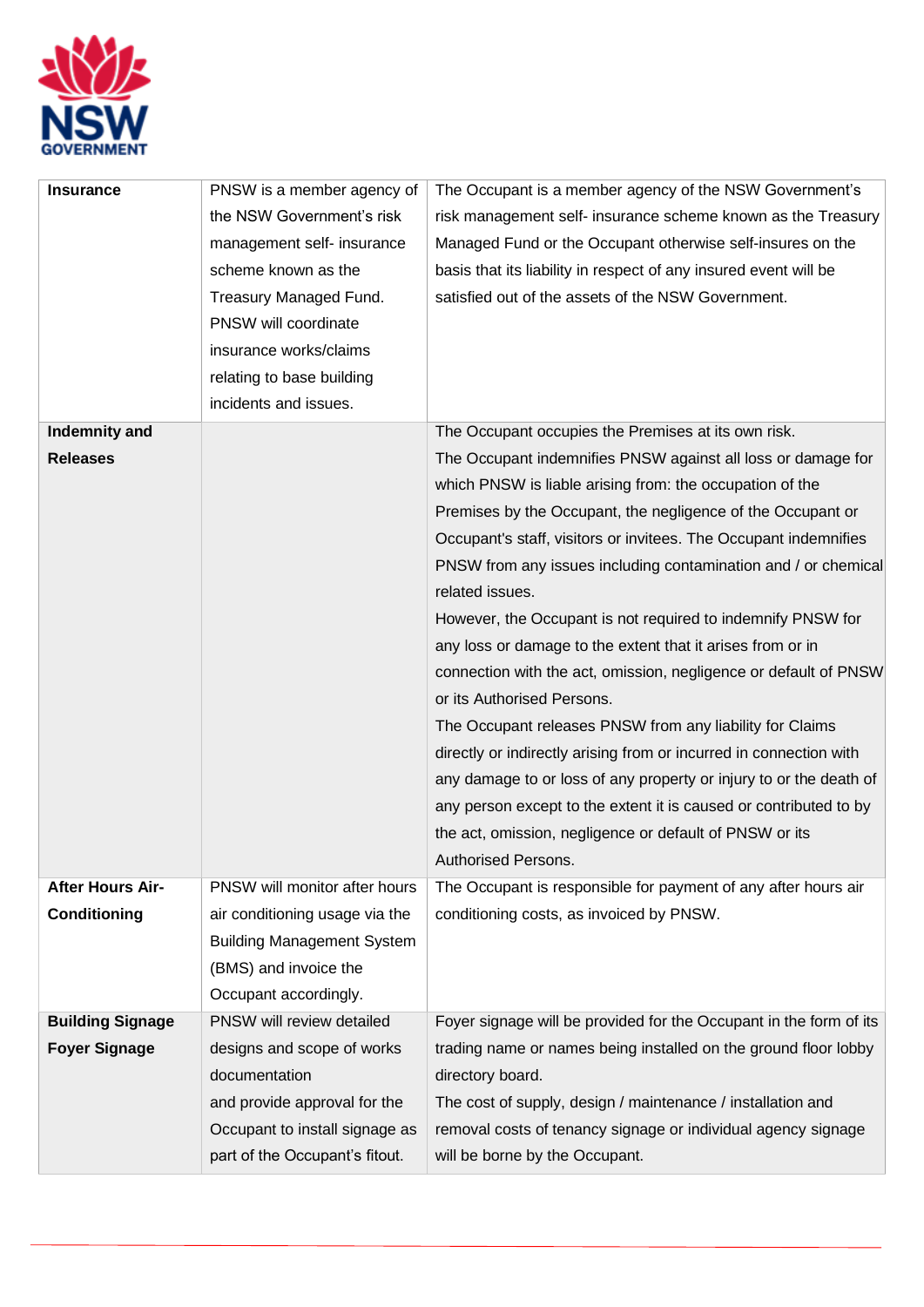

| <b>Security</b>         | At single-tenanted sites, the   | The Occupant acknowledges that security of the Premises is the     |  |
|-------------------------|---------------------------------|--------------------------------------------------------------------|--|
|                         | Occupant will assume            | Occupant's responsibility. If the Occupant's use of the Premises   |  |
|                         | responsibility for all security | requires additional security to be installed within the Building,  |  |
|                         | services.                       | then the cost shall be borne by the Occupant.                      |  |
|                         | At multi-tenanted sites, PNSW   |                                                                    |  |
|                         | will provide base building      |                                                                    |  |
|                         | security for the Building.      |                                                                    |  |
| <b>Right to Enter</b>   |                                 | The Occupant shall permit PNSW and its respective agents to        |  |
|                         |                                 | enter the Premises upon reasonable notice (except in an            |  |
|                         |                                 | emergency without notice) for the purpose of enabling these        |  |
|                         |                                 | parties to perform their obligations under these Terms, including  |  |
|                         |                                 | but not limited to:                                                |  |
|                         |                                 | The right to inspect the Premises to ensure that the               |  |
|                         |                                 | Occupant is performing its obligations under these<br>Terms;       |  |
|                         |                                 | The right to show the Premises to prospective                      |  |
|                         |                                 | purchasers, agencies and commercial tenants; and                   |  |
|                         |                                 | The right to carry out works in the Premises                       |  |
| <b>Notice of Damage</b> |                                 | Upon the Occupant becoming aware of any damage to the              |  |
|                         |                                 | Premises, Building or to any of the services, the Occupant must    |  |
|                         |                                 | promptly notify PNSW.                                              |  |
| <b>Vacant Space</b>     | In accordance with Premier's    | In accordance with Premier's Memorandum M2012-20, the              |  |
|                         | Memorandum M2012-20,            | Occupant must advise PNSW of any vacant, underutilised or no       |  |
|                         | PNSW will record and report     | longer required office space within the Premises.                  |  |
|                         | on vacant space.                |                                                                    |  |
| Work Health and         |                                 | The Occupant must conduct a risk assessment of the Premises        |  |
| <b>Safety</b>           |                                 | on or before the commencement of the Term and from time to         |  |
| <b>Requirements</b>     |                                 | time and at least annually to consider all risks to health, safety |  |
|                         |                                 | and welfare of employees and other persons who may at any          |  |
|                         |                                 | time be present on the Premises. The Occupant must also            |  |
|                         |                                 | ensure that appropriate risk controls are put in place and         |  |
|                         |                                 | maintained at all times in compliance with the Work Health and     |  |
|                         |                                 | Safety Act 2011 and the Work Health and Safety Regulation          |  |
|                         |                                 | 2017 (or relevant legislation if these requirements are            |  |
|                         |                                 | superseded or updated).                                            |  |
|                         |                                 | The Occupant acknowledges that:                                    |  |
|                         |                                 | PNSW and the Occupant may be subject to a range of different       |  |
|                         |                                 | potential obligations under work health and safety law to ensure   |  |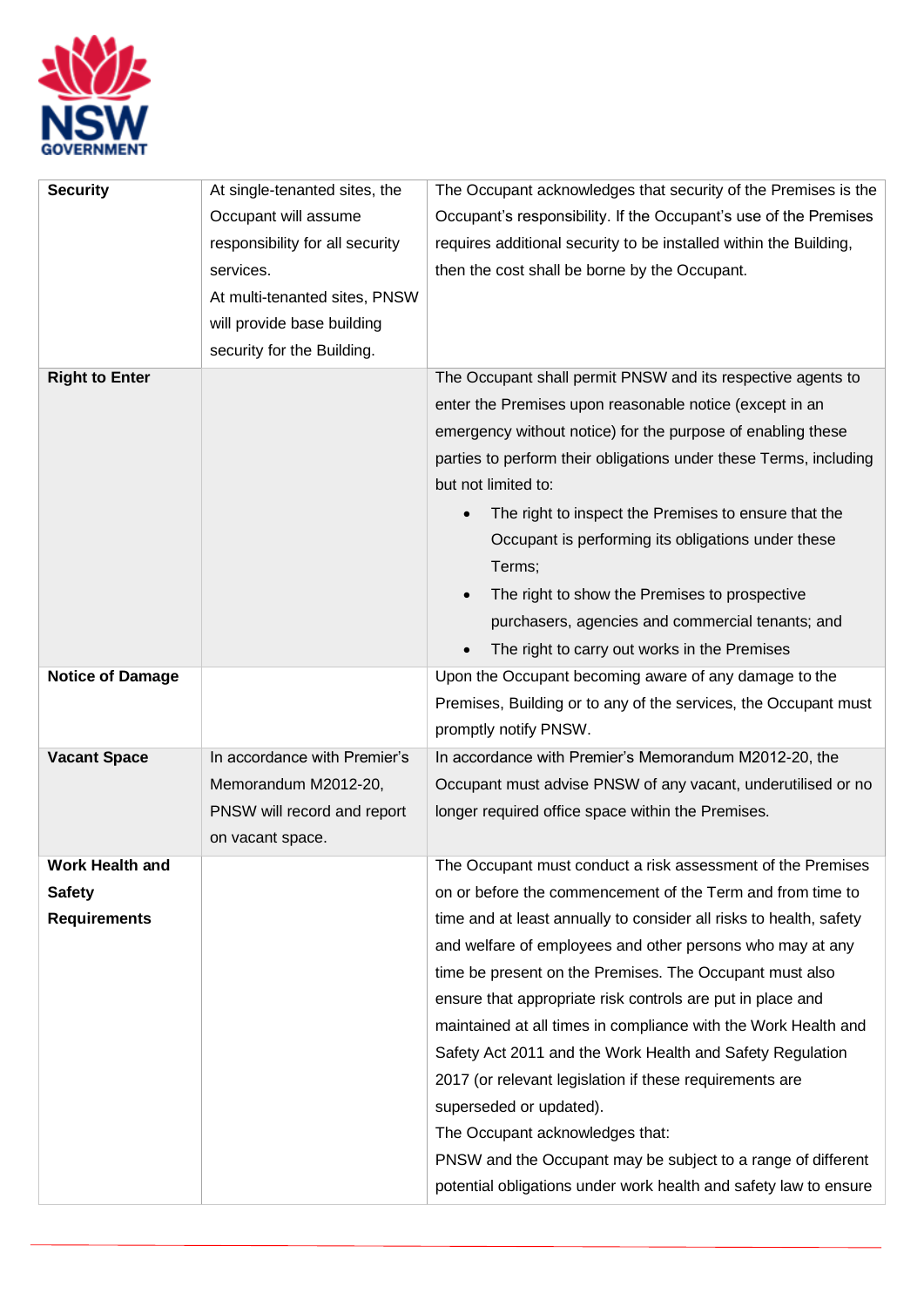

| access to and egress from the Buildings or the Land); and there<br>may be risks associated with the carrying out of work if the<br>Occupant and those engaged in the work do not take adequate<br>measures to ensure the health and safety of any person who<br>may be affected by the work; and during the Term, the Occupant<br>will have management or control over the Premises.<br>The Occupant must:<br>Ensure that the Occupant has adequate systems in place to<br>assess and eliminate all hazards at the Premises; and ensure<br>that where hazards at the Premises cannot be eliminated, the<br>Occupant does, or procures to be done, all things reasonably<br>practicable to ensure that the risks involved are adequately<br>controlled and minimised; and ensure that the Occupant and all<br>persons engaged by or on behalf of the Occupant are familiar<br>with and comply at all times with: the WH&S Act, the WH&S<br>Regulation and any applicable Codes of Practice approved under<br>s274 of the WH&S Act; and any manuals, policies, procedures or<br>rules formulated from time to time by the PNSW, including any<br>site induction manual; and promptly comply with directions on<br>safety issued by any relevant Authority; and notify PNSW of any<br>notifiable incidents (within the meaning of the WH&S Act) that<br>occur on the Premises immediately after becoming aware of such<br>incidents.<br>The above clause does not affect the Occupant's obligations to<br>notify the relevant Authority of notifiable incidents.<br><b>Building Rules</b><br>PNSW in consultation with the<br>The Occupant will adhere to the Building Rules as stated by<br>Occupant shall have the right<br>PNSW.<br>to make rules for the Building<br>("Building Rules") and at any<br>time and from time to time to<br>add to, amend, cancel or<br>suspend the Building Rules as,<br>in the judgment of PNSW, may<br>from time to time be required<br>for the management of the<br>Common Areas and the safety,<br>care or cleanliness of the<br>Building or for the preservation |  | that the Buildings and the Land (or parts) are safe, (including |
|----------------------------------------------------------------------------------------------------------------------------------------------------------------------------------------------------------------------------------------------------------------------------------------------------------------------------------------------------------------------------------------------------------------------------------------------------------------------------------------------------------------------------------------------------------------------------------------------------------------------------------------------------------------------------------------------------------------------------------------------------------------------------------------------------------------------------------------------------------------------------------------------------------------------------------------------------------------------------------------------------------------------------------------------------------------------------------------------------------------------------------------------------------------------------------------------------------------------------------------------------------------------------------------------------------------------------------------------------------------------------------------------------------------------------------------------------------------------------------------------------------------------------------------------------------------------------------------------------------------------------------------------------------------------------------------------------------------------------------------------------------------------------------------------------------------------------------------------------------------------------------------------------------------------------------------------------------------------------------------------------------------------------------------------------------------------------------------------------|--|-----------------------------------------------------------------|
|                                                                                                                                                                                                                                                                                                                                                                                                                                                                                                                                                                                                                                                                                                                                                                                                                                                                                                                                                                                                                                                                                                                                                                                                                                                                                                                                                                                                                                                                                                                                                                                                                                                                                                                                                                                                                                                                                                                                                                                                                                                                                                    |  |                                                                 |
|                                                                                                                                                                                                                                                                                                                                                                                                                                                                                                                                                                                                                                                                                                                                                                                                                                                                                                                                                                                                                                                                                                                                                                                                                                                                                                                                                                                                                                                                                                                                                                                                                                                                                                                                                                                                                                                                                                                                                                                                                                                                                                    |  |                                                                 |
|                                                                                                                                                                                                                                                                                                                                                                                                                                                                                                                                                                                                                                                                                                                                                                                                                                                                                                                                                                                                                                                                                                                                                                                                                                                                                                                                                                                                                                                                                                                                                                                                                                                                                                                                                                                                                                                                                                                                                                                                                                                                                                    |  |                                                                 |
|                                                                                                                                                                                                                                                                                                                                                                                                                                                                                                                                                                                                                                                                                                                                                                                                                                                                                                                                                                                                                                                                                                                                                                                                                                                                                                                                                                                                                                                                                                                                                                                                                                                                                                                                                                                                                                                                                                                                                                                                                                                                                                    |  |                                                                 |
|                                                                                                                                                                                                                                                                                                                                                                                                                                                                                                                                                                                                                                                                                                                                                                                                                                                                                                                                                                                                                                                                                                                                                                                                                                                                                                                                                                                                                                                                                                                                                                                                                                                                                                                                                                                                                                                                                                                                                                                                                                                                                                    |  |                                                                 |
|                                                                                                                                                                                                                                                                                                                                                                                                                                                                                                                                                                                                                                                                                                                                                                                                                                                                                                                                                                                                                                                                                                                                                                                                                                                                                                                                                                                                                                                                                                                                                                                                                                                                                                                                                                                                                                                                                                                                                                                                                                                                                                    |  |                                                                 |
|                                                                                                                                                                                                                                                                                                                                                                                                                                                                                                                                                                                                                                                                                                                                                                                                                                                                                                                                                                                                                                                                                                                                                                                                                                                                                                                                                                                                                                                                                                                                                                                                                                                                                                                                                                                                                                                                                                                                                                                                                                                                                                    |  |                                                                 |
|                                                                                                                                                                                                                                                                                                                                                                                                                                                                                                                                                                                                                                                                                                                                                                                                                                                                                                                                                                                                                                                                                                                                                                                                                                                                                                                                                                                                                                                                                                                                                                                                                                                                                                                                                                                                                                                                                                                                                                                                                                                                                                    |  |                                                                 |
|                                                                                                                                                                                                                                                                                                                                                                                                                                                                                                                                                                                                                                                                                                                                                                                                                                                                                                                                                                                                                                                                                                                                                                                                                                                                                                                                                                                                                                                                                                                                                                                                                                                                                                                                                                                                                                                                                                                                                                                                                                                                                                    |  |                                                                 |
|                                                                                                                                                                                                                                                                                                                                                                                                                                                                                                                                                                                                                                                                                                                                                                                                                                                                                                                                                                                                                                                                                                                                                                                                                                                                                                                                                                                                                                                                                                                                                                                                                                                                                                                                                                                                                                                                                                                                                                                                                                                                                                    |  |                                                                 |
|                                                                                                                                                                                                                                                                                                                                                                                                                                                                                                                                                                                                                                                                                                                                                                                                                                                                                                                                                                                                                                                                                                                                                                                                                                                                                                                                                                                                                                                                                                                                                                                                                                                                                                                                                                                                                                                                                                                                                                                                                                                                                                    |  |                                                                 |
|                                                                                                                                                                                                                                                                                                                                                                                                                                                                                                                                                                                                                                                                                                                                                                                                                                                                                                                                                                                                                                                                                                                                                                                                                                                                                                                                                                                                                                                                                                                                                                                                                                                                                                                                                                                                                                                                                                                                                                                                                                                                                                    |  |                                                                 |
|                                                                                                                                                                                                                                                                                                                                                                                                                                                                                                                                                                                                                                                                                                                                                                                                                                                                                                                                                                                                                                                                                                                                                                                                                                                                                                                                                                                                                                                                                                                                                                                                                                                                                                                                                                                                                                                                                                                                                                                                                                                                                                    |  |                                                                 |
|                                                                                                                                                                                                                                                                                                                                                                                                                                                                                                                                                                                                                                                                                                                                                                                                                                                                                                                                                                                                                                                                                                                                                                                                                                                                                                                                                                                                                                                                                                                                                                                                                                                                                                                                                                                                                                                                                                                                                                                                                                                                                                    |  |                                                                 |
|                                                                                                                                                                                                                                                                                                                                                                                                                                                                                                                                                                                                                                                                                                                                                                                                                                                                                                                                                                                                                                                                                                                                                                                                                                                                                                                                                                                                                                                                                                                                                                                                                                                                                                                                                                                                                                                                                                                                                                                                                                                                                                    |  |                                                                 |
|                                                                                                                                                                                                                                                                                                                                                                                                                                                                                                                                                                                                                                                                                                                                                                                                                                                                                                                                                                                                                                                                                                                                                                                                                                                                                                                                                                                                                                                                                                                                                                                                                                                                                                                                                                                                                                                                                                                                                                                                                                                                                                    |  |                                                                 |
|                                                                                                                                                                                                                                                                                                                                                                                                                                                                                                                                                                                                                                                                                                                                                                                                                                                                                                                                                                                                                                                                                                                                                                                                                                                                                                                                                                                                                                                                                                                                                                                                                                                                                                                                                                                                                                                                                                                                                                                                                                                                                                    |  |                                                                 |
|                                                                                                                                                                                                                                                                                                                                                                                                                                                                                                                                                                                                                                                                                                                                                                                                                                                                                                                                                                                                                                                                                                                                                                                                                                                                                                                                                                                                                                                                                                                                                                                                                                                                                                                                                                                                                                                                                                                                                                                                                                                                                                    |  |                                                                 |
|                                                                                                                                                                                                                                                                                                                                                                                                                                                                                                                                                                                                                                                                                                                                                                                                                                                                                                                                                                                                                                                                                                                                                                                                                                                                                                                                                                                                                                                                                                                                                                                                                                                                                                                                                                                                                                                                                                                                                                                                                                                                                                    |  |                                                                 |
|                                                                                                                                                                                                                                                                                                                                                                                                                                                                                                                                                                                                                                                                                                                                                                                                                                                                                                                                                                                                                                                                                                                                                                                                                                                                                                                                                                                                                                                                                                                                                                                                                                                                                                                                                                                                                                                                                                                                                                                                                                                                                                    |  |                                                                 |
|                                                                                                                                                                                                                                                                                                                                                                                                                                                                                                                                                                                                                                                                                                                                                                                                                                                                                                                                                                                                                                                                                                                                                                                                                                                                                                                                                                                                                                                                                                                                                                                                                                                                                                                                                                                                                                                                                                                                                                                                                                                                                                    |  |                                                                 |
|                                                                                                                                                                                                                                                                                                                                                                                                                                                                                                                                                                                                                                                                                                                                                                                                                                                                                                                                                                                                                                                                                                                                                                                                                                                                                                                                                                                                                                                                                                                                                                                                                                                                                                                                                                                                                                                                                                                                                                                                                                                                                                    |  |                                                                 |
|                                                                                                                                                                                                                                                                                                                                                                                                                                                                                                                                                                                                                                                                                                                                                                                                                                                                                                                                                                                                                                                                                                                                                                                                                                                                                                                                                                                                                                                                                                                                                                                                                                                                                                                                                                                                                                                                                                                                                                                                                                                                                                    |  |                                                                 |
|                                                                                                                                                                                                                                                                                                                                                                                                                                                                                                                                                                                                                                                                                                                                                                                                                                                                                                                                                                                                                                                                                                                                                                                                                                                                                                                                                                                                                                                                                                                                                                                                                                                                                                                                                                                                                                                                                                                                                                                                                                                                                                    |  |                                                                 |
|                                                                                                                                                                                                                                                                                                                                                                                                                                                                                                                                                                                                                                                                                                                                                                                                                                                                                                                                                                                                                                                                                                                                                                                                                                                                                                                                                                                                                                                                                                                                                                                                                                                                                                                                                                                                                                                                                                                                                                                                                                                                                                    |  |                                                                 |
|                                                                                                                                                                                                                                                                                                                                                                                                                                                                                                                                                                                                                                                                                                                                                                                                                                                                                                                                                                                                                                                                                                                                                                                                                                                                                                                                                                                                                                                                                                                                                                                                                                                                                                                                                                                                                                                                                                                                                                                                                                                                                                    |  |                                                                 |
|                                                                                                                                                                                                                                                                                                                                                                                                                                                                                                                                                                                                                                                                                                                                                                                                                                                                                                                                                                                                                                                                                                                                                                                                                                                                                                                                                                                                                                                                                                                                                                                                                                                                                                                                                                                                                                                                                                                                                                                                                                                                                                    |  |                                                                 |
|                                                                                                                                                                                                                                                                                                                                                                                                                                                                                                                                                                                                                                                                                                                                                                                                                                                                                                                                                                                                                                                                                                                                                                                                                                                                                                                                                                                                                                                                                                                                                                                                                                                                                                                                                                                                                                                                                                                                                                                                                                                                                                    |  |                                                                 |
|                                                                                                                                                                                                                                                                                                                                                                                                                                                                                                                                                                                                                                                                                                                                                                                                                                                                                                                                                                                                                                                                                                                                                                                                                                                                                                                                                                                                                                                                                                                                                                                                                                                                                                                                                                                                                                                                                                                                                                                                                                                                                                    |  |                                                                 |
|                                                                                                                                                                                                                                                                                                                                                                                                                                                                                                                                                                                                                                                                                                                                                                                                                                                                                                                                                                                                                                                                                                                                                                                                                                                                                                                                                                                                                                                                                                                                                                                                                                                                                                                                                                                                                                                                                                                                                                                                                                                                                                    |  |                                                                 |
|                                                                                                                                                                                                                                                                                                                                                                                                                                                                                                                                                                                                                                                                                                                                                                                                                                                                                                                                                                                                                                                                                                                                                                                                                                                                                                                                                                                                                                                                                                                                                                                                                                                                                                                                                                                                                                                                                                                                                                                                                                                                                                    |  |                                                                 |
|                                                                                                                                                                                                                                                                                                                                                                                                                                                                                                                                                                                                                                                                                                                                                                                                                                                                                                                                                                                                                                                                                                                                                                                                                                                                                                                                                                                                                                                                                                                                                                                                                                                                                                                                                                                                                                                                                                                                                                                                                                                                                                    |  |                                                                 |
|                                                                                                                                                                                                                                                                                                                                                                                                                                                                                                                                                                                                                                                                                                                                                                                                                                                                                                                                                                                                                                                                                                                                                                                                                                                                                                                                                                                                                                                                                                                                                                                                                                                                                                                                                                                                                                                                                                                                                                                                                                                                                                    |  |                                                                 |
|                                                                                                                                                                                                                                                                                                                                                                                                                                                                                                                                                                                                                                                                                                                                                                                                                                                                                                                                                                                                                                                                                                                                                                                                                                                                                                                                                                                                                                                                                                                                                                                                                                                                                                                                                                                                                                                                                                                                                                                                                                                                                                    |  |                                                                 |
|                                                                                                                                                                                                                                                                                                                                                                                                                                                                                                                                                                                                                                                                                                                                                                                                                                                                                                                                                                                                                                                                                                                                                                                                                                                                                                                                                                                                                                                                                                                                                                                                                                                                                                                                                                                                                                                                                                                                                                                                                                                                                                    |  |                                                                 |
|                                                                                                                                                                                                                                                                                                                                                                                                                                                                                                                                                                                                                                                                                                                                                                                                                                                                                                                                                                                                                                                                                                                                                                                                                                                                                                                                                                                                                                                                                                                                                                                                                                                                                                                                                                                                                                                                                                                                                                                                                                                                                                    |  |                                                                 |
|                                                                                                                                                                                                                                                                                                                                                                                                                                                                                                                                                                                                                                                                                                                                                                                                                                                                                                                                                                                                                                                                                                                                                                                                                                                                                                                                                                                                                                                                                                                                                                                                                                                                                                                                                                                                                                                                                                                                                                                                                                                                                                    |  |                                                                 |
|                                                                                                                                                                                                                                                                                                                                                                                                                                                                                                                                                                                                                                                                                                                                                                                                                                                                                                                                                                                                                                                                                                                                                                                                                                                                                                                                                                                                                                                                                                                                                                                                                                                                                                                                                                                                                                                                                                                                                                                                                                                                                                    |  |                                                                 |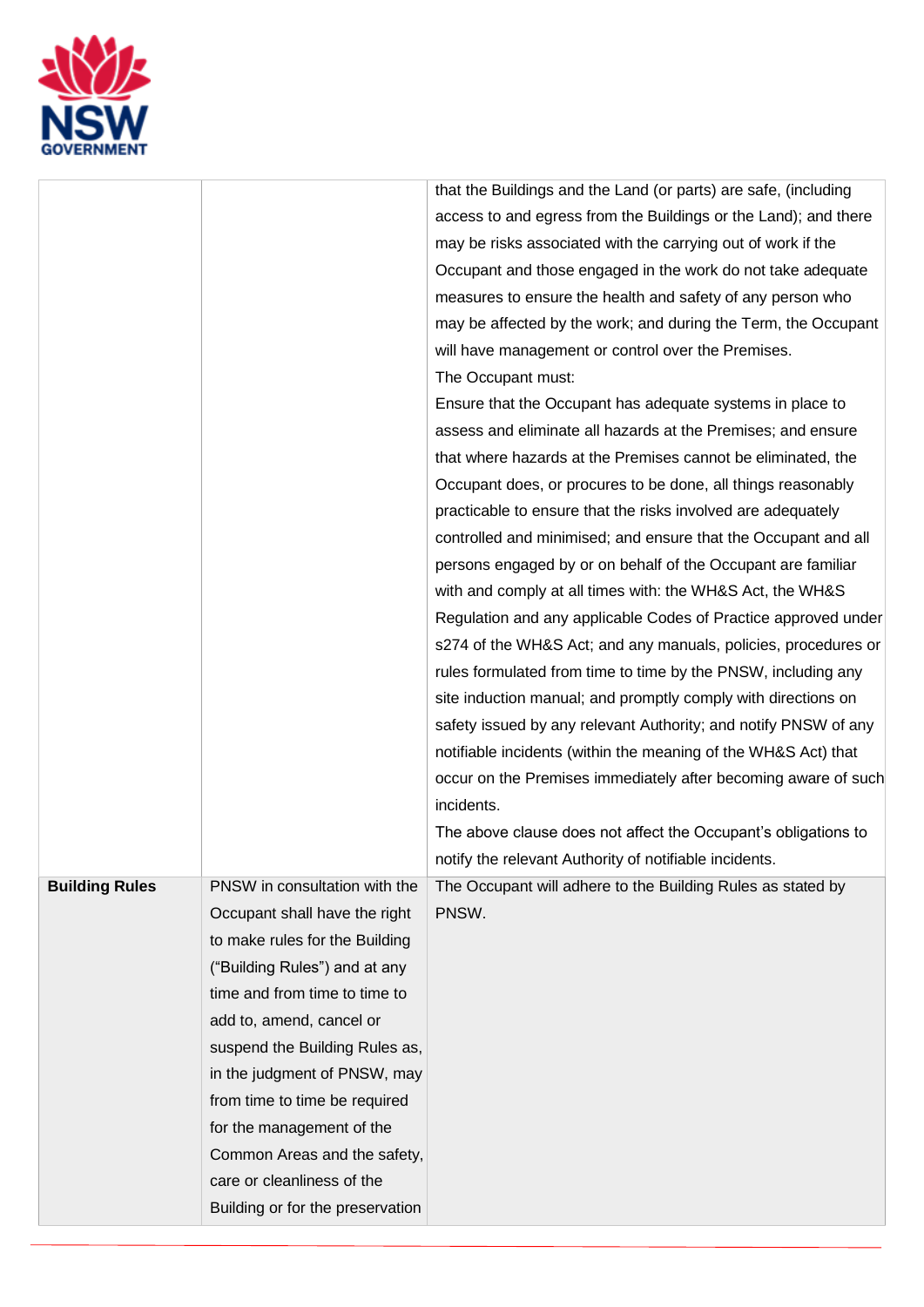

|                           | of good order therein, or for the   |                                                                                                 |
|---------------------------|-------------------------------------|-------------------------------------------------------------------------------------------------|
|                           | convenience of building             |                                                                                                 |
|                           | occupants, and all such rules       |                                                                                                 |
|                           | shall bind the Occupant upon        |                                                                                                 |
|                           | and from the date on which          |                                                                                                 |
|                           | notice in writing thereof is given  |                                                                                                 |
|                           | to the Occupant by PNSW. The        |                                                                                                 |
|                           | Building Rules are designed for     |                                                                                                 |
|                           | the benefit of both PNSW and        |                                                                                                 |
|                           | the Occupant and to ensure          |                                                                                                 |
|                           | quiet enjoyment for all             |                                                                                                 |
|                           | occupants within the Building.      |                                                                                                 |
|                           | If there is any inconsistency       |                                                                                                 |
|                           | between the provisions of           |                                                                                                 |
|                           | these Terms and the Building        |                                                                                                 |
|                           | Rules, the provisions of these      |                                                                                                 |
|                           | Terms shall prevail.                |                                                                                                 |
| <b>Notices</b>            | Notices shall be served to          | Notices shall be sent to the PNSW Customer Relationship                                         |
|                           | PNSW by letter to:                  | Manager for the Agency.                                                                         |
|                           | Director, Asset Strategy &          | If any competent authority gives the Occupant or leaves on the                                  |
|                           | Management                          | Premises any notice including any notice requiring repairs or                                   |
|                           | <b>Property NSW</b>                 | other work to be done or performed in respect of the Premises,                                  |
|                           | PO Box 896, Queanbeyan              | the Occupant shall immediately notify PNSW.                                                     |
|                           | <b>NSW 2620</b>                     |                                                                                                 |
|                           | Or via email to:                    |                                                                                                 |
|                           | notices@property.nsw.gov.au         |                                                                                                 |
| <b>Dispute Resolution</b> |                                     | Where the parties cannot agree a matter between them in the ordinary course of their dealings,  |
| <b>Process</b>            |                                     | the matter is to be escalated by issuing a notice in writing to the Accommodation Provider's    |
| (between the              |                                     | Deputy Secretary of Property & Development NSW and the Occupant's head of workplace             |
| <b>Accommodation</b>      | services.                           |                                                                                                 |
| <b>Provider and</b>       |                                     |                                                                                                 |
| Occupant):                |                                     | An in person meeting will be held between those office holders within 10 business days with the |
|                           |                                     | objective of, acting reasonably, mutually agreeing a resolution within 30-business days.        |
|                           |                                     | If an agreement cannot be reached, the matter will be escalated to the Accommodation            |
|                           |                                     | Provider's Group Deputy Secretary of Property & Place and the Occupant's Deputy Secretary       |
|                           |                                     | responsible for workplace accommodation within 5 business days. A meeting will be facilitated   |
|                           |                                     | between those officers within 10 business days with the objective of mutually agreeing a        |
|                           | resolution within 30-business days. |                                                                                                 |
|                           |                                     |                                                                                                 |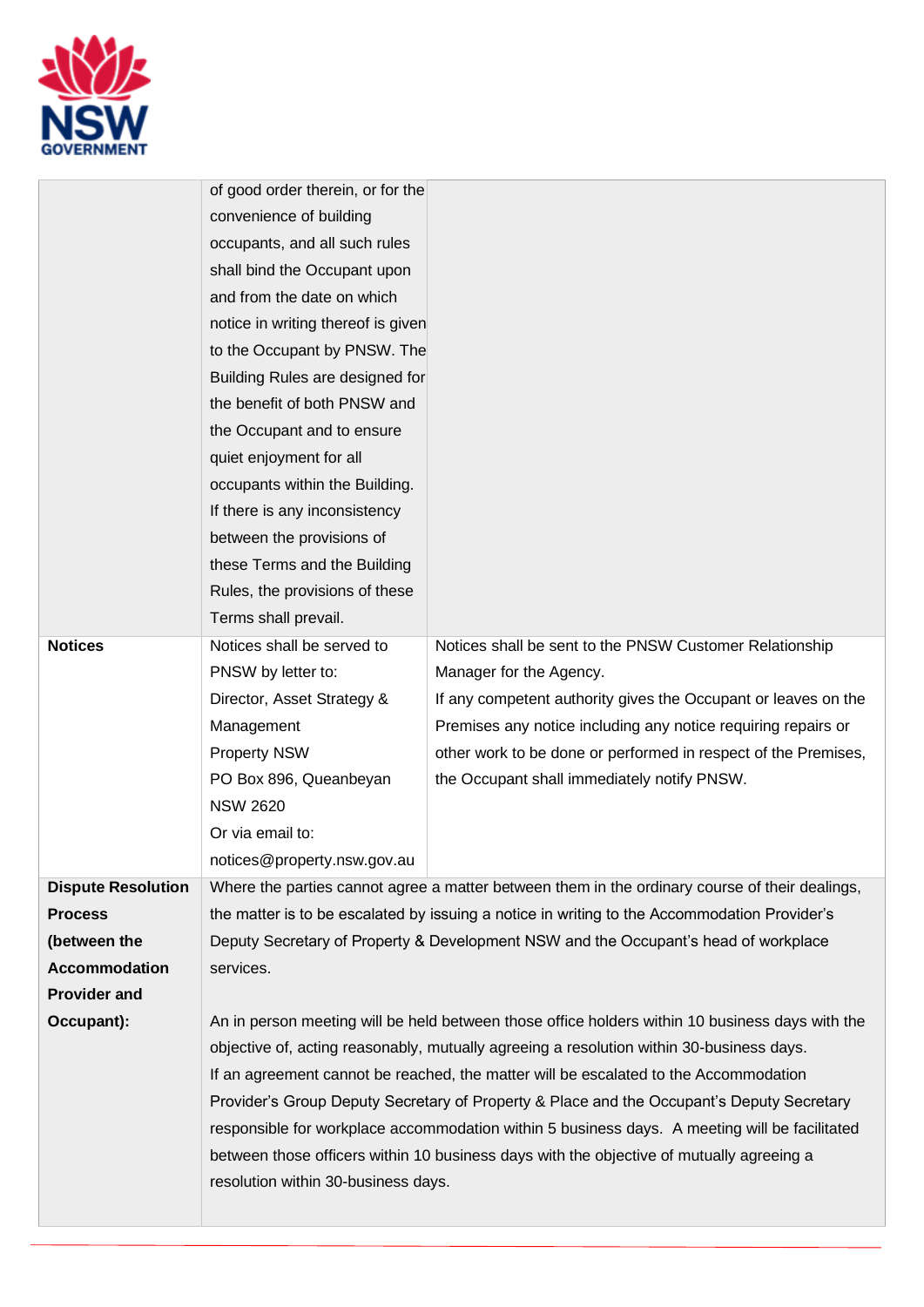

If an agreement still cannot be reached, the matter will be immediately escalated to the next Property Board of Secretaries meeting for consideration and determination. If, in the unlikely event this fails to resolve the matter, the dispute will be determined in accordance with the provisions of Premier's Memorandum M1997-26 Litigation Involving Government Authorities for general government agencies, or the applicable Ministers in the case of State Owned Corporations and other specialist NSW Government organisations.